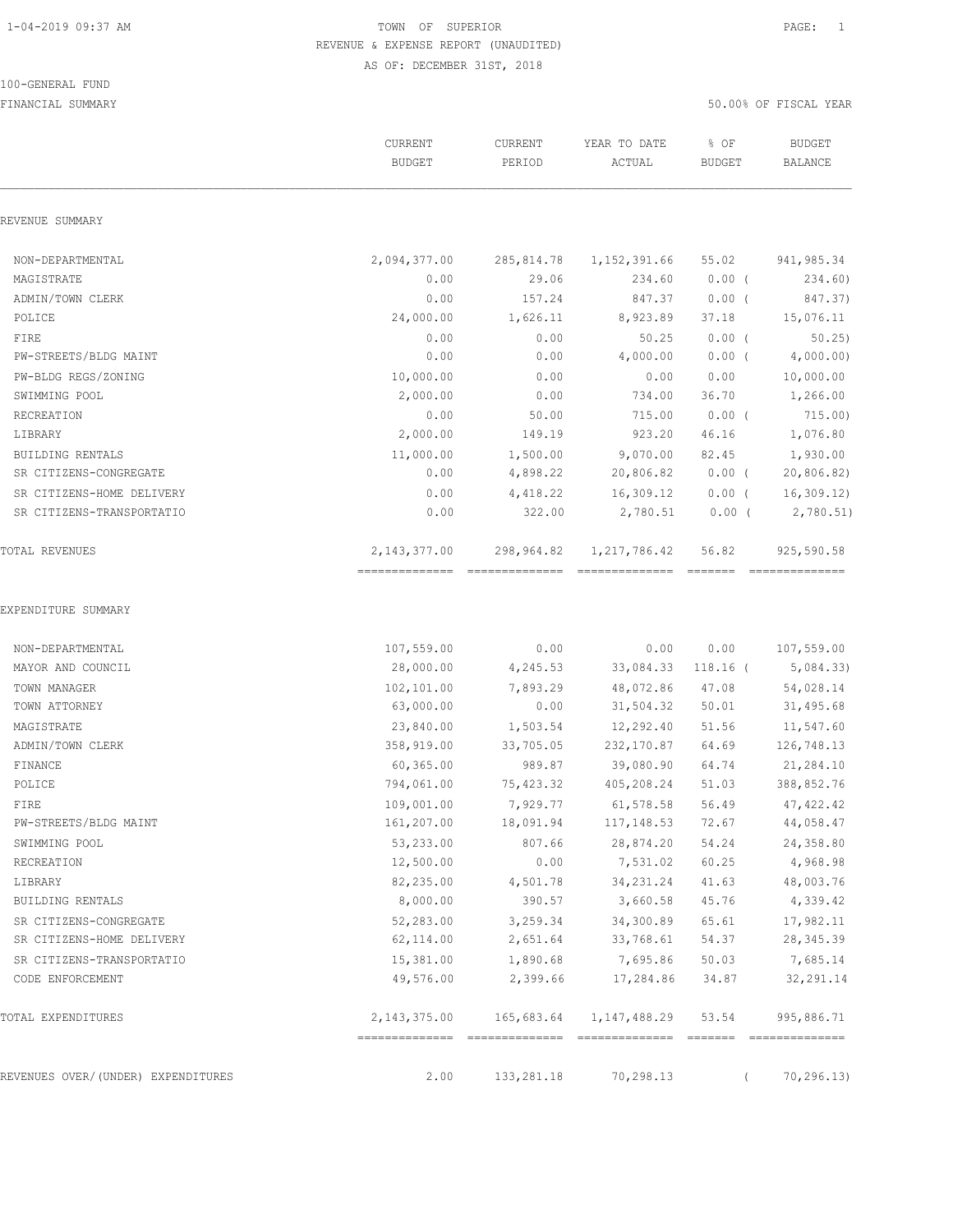|                                    | CURRENT<br><b>BUDGET</b>     | CURRENT<br>PERIOD | YEAR TO DATE<br>ACTUAL | % OF<br>BUDGET | <b>BUDGET</b><br><b>BALANCE</b> |
|------------------------------------|------------------------------|-------------------|------------------------|----------------|---------------------------------|
| REVENUE SUMMARY                    |                              |                   |                        |                |                                 |
| NON-DEPARTMENTAL                   | 4,000.00                     | 640.00            | 3,844.48               | 96.11          | 155.52                          |
| TOTAL REVENUES                     | 4,000.00<br>==============   | 640.00            | 3,844.48               | 96.11          | 155.52                          |
| EXPENDITURE SUMMARY                |                              |                   |                        |                |                                 |
| NON-DEPARTMENTAL                   | 111,697.00                   | 631.60            | 104,839.52             | 93.86          | 6,857.48                        |
| TOTAL EXPENDITURES                 | 111,697.00                   | 631.60            | 104,839.52 93.86       |                | 6,857.48                        |
| REVENUES OVER/(UNDER) EXPENDITURES | --------------<br>107,697.00 | 8.40 (            | 100, 995.04)           |                | 6,701.96                        |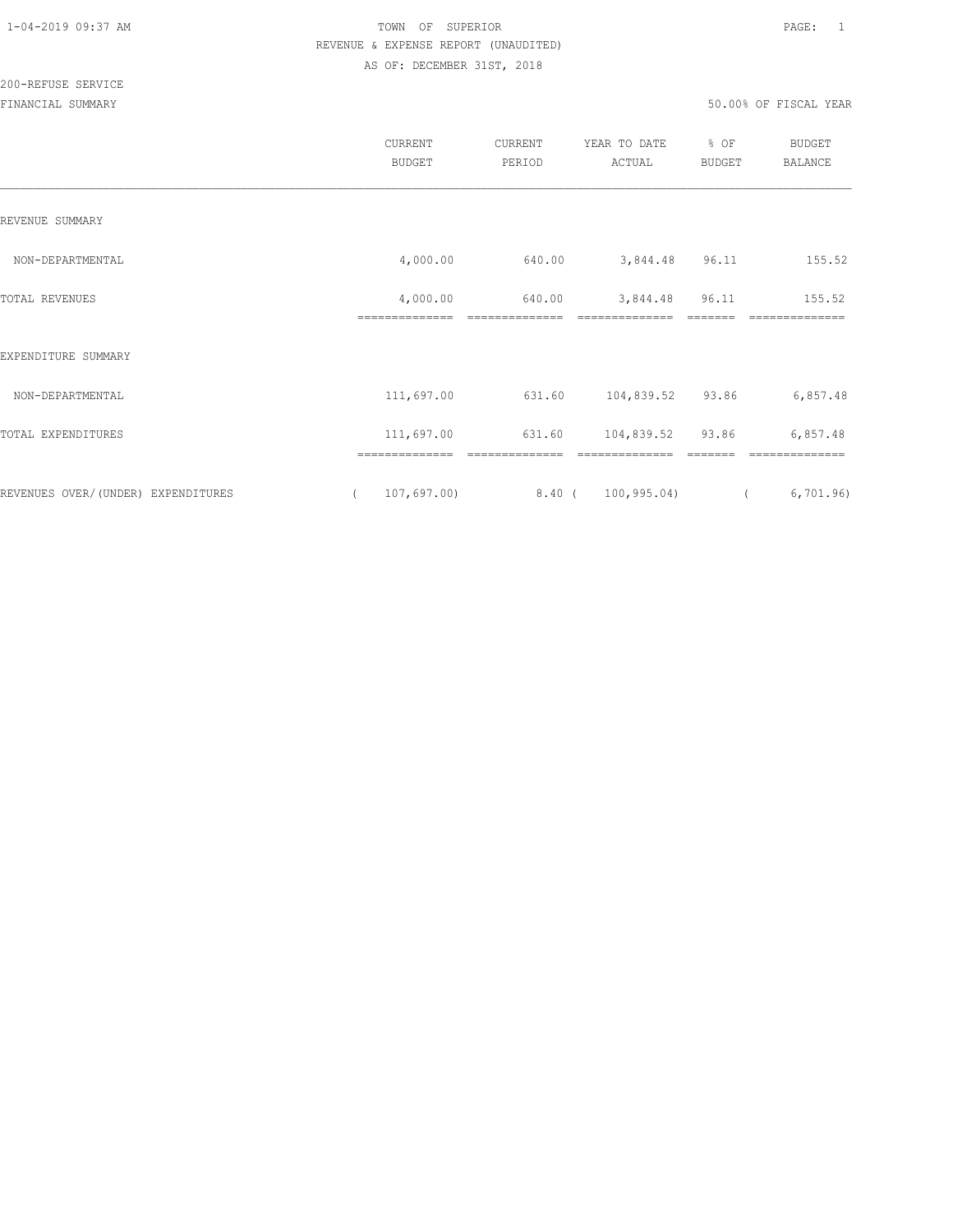#### 210-SEWER

|                                    | CURRENT<br><b>BUDGET</b> | CURRENT<br>PERIOD                        | YEAR TO DATE<br>ACTUAL | % OF<br><b>BUDGET</b> | <b>BUDGET</b><br><b>BALANCE</b> |
|------------------------------------|--------------------------|------------------------------------------|------------------------|-----------------------|---------------------------------|
| REVENUE SUMMARY                    |                          |                                          |                        |                       |                                 |
| NON-DEPARTMENTAL                   | 380,000.00               | 29,460.52 149,228.81 39.27               |                        |                       | 230,771.19                      |
| <b>TOTAL REVENUES</b>              | 380,000.00               | 29,460.52                                | 149,228.81             | 39.27                 | 230,771.19                      |
| EXPENDITURE SUMMARY                |                          |                                          |                        |                       |                                 |
| NON-DEPARTMENTAL                   | 502,925.00               | 13,785.82 196,931.12 39.16               |                        |                       | 305,993.88                      |
| TOTAL EXPENDITURES                 | 502,925.00               | 13,785.82 196,931.12 39.16               |                        |                       | 305,993.88                      |
|                                    |                          |                                          |                        |                       |                                 |
| REVENUES OVER/(UNDER) EXPENDITURES | $\left($                 | $122,925.00$ $15,674.70$ ( $47,702.31$ ( |                        |                       | 75,222.69)                      |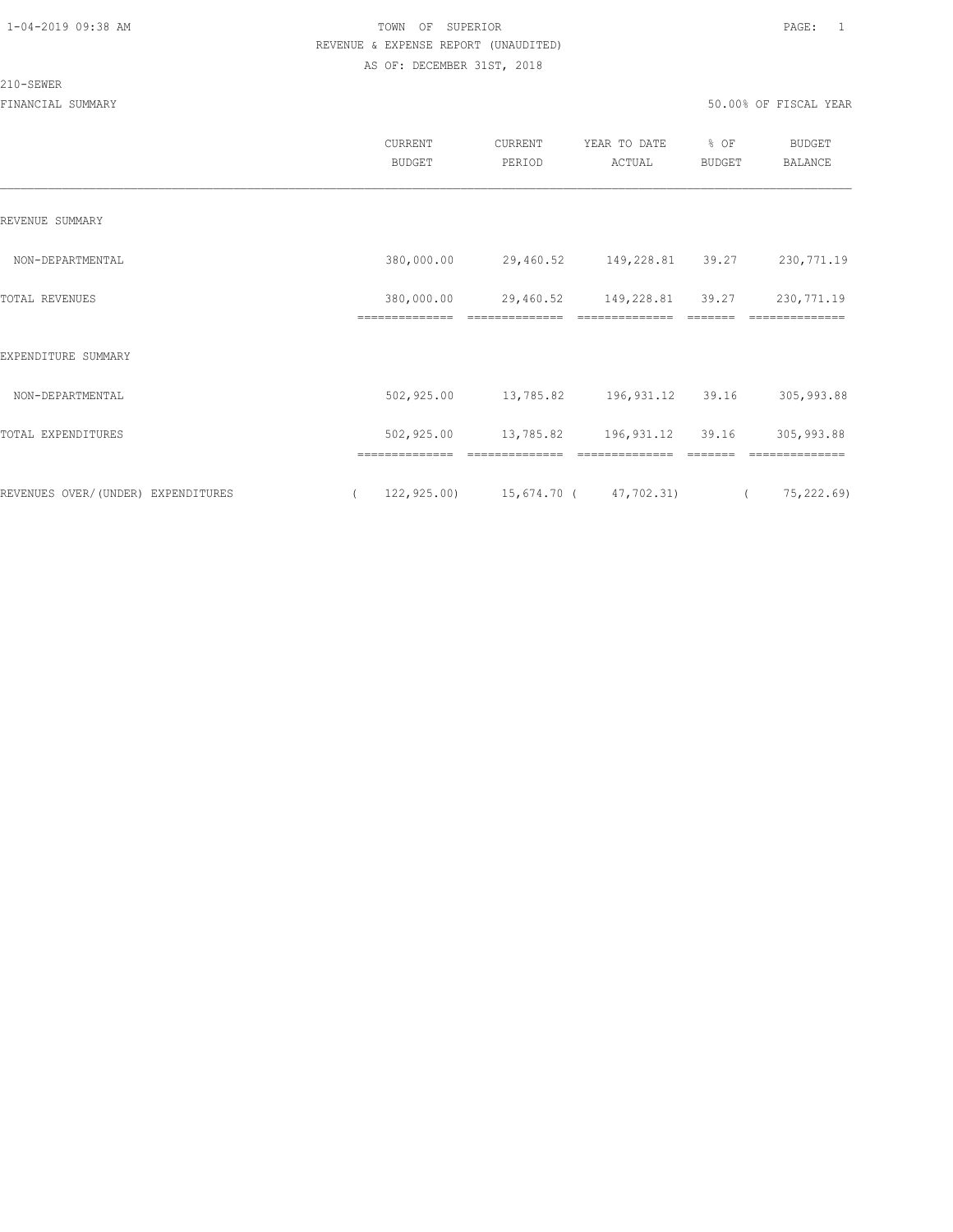#### 220-AMBULANCE

|                                    | CURRENT<br><b>BUDGET</b>     | CURRENT<br>PERIOD                    | YEAR TO DATE<br>ACTUAL             | % OF<br>BUDGET | <b>BUDGET</b><br>BALANCE     |
|------------------------------------|------------------------------|--------------------------------------|------------------------------------|----------------|------------------------------|
| REVENUE SUMMARY                    |                              |                                      |                                    |                |                              |
| NON-DEPARTMENTAL                   | 648,627.00                   | 15,326.60 126,284.12 19.47           |                                    |                | 522,342.88                   |
| TOTAL REVENUES                     | 648,627.00<br>============== | 15,326.60<br>--------------          | 126,284.12 19.47<br>============== |                | 522,342.88<br>-------------- |
| EXPENDITURE SUMMARY                |                              |                                      |                                    |                |                              |
| NON-DEPARTMENTAL                   | 423,158.00                   | 26,036.97 188,993.33 44.66           |                                    |                | 234,164.67                   |
| TOTAL EXPENDITURES                 | 423,158.00                   |                                      | 26,036.97 188,993.33 44.66         |                | 234, 164.67                  |
|                                    | ==============               | ==============                       | ==============                     | =======        | ==============               |
| REVENUES OVER/(UNDER) EXPENDITURES |                              | 225,469.00 ( 10,710.37) ( 62,709.21) |                                    |                | 288, 178. 21                 |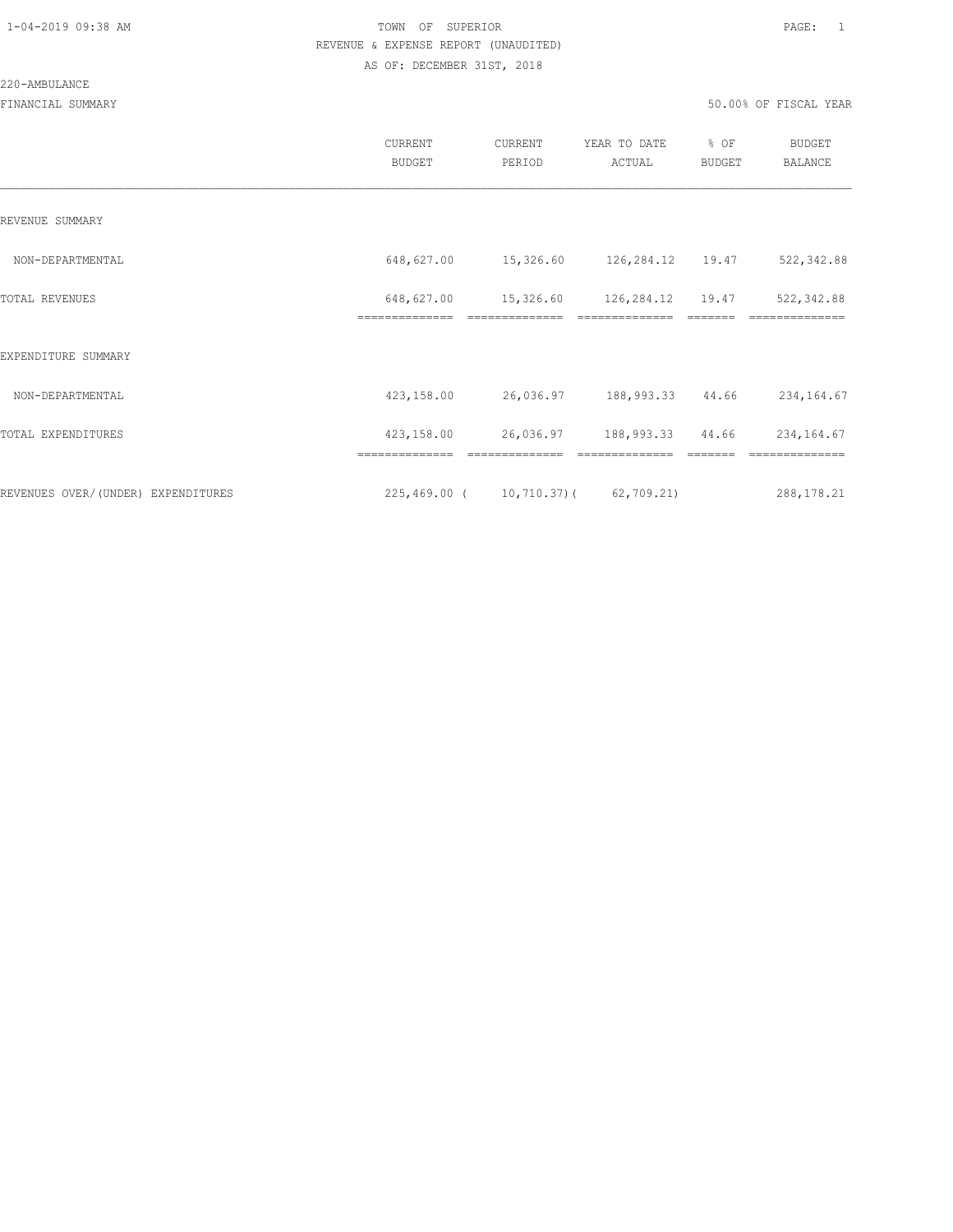#### 230-CEMETARY

|                                     | CURRENT<br><b>BUDGET</b> | CURRENT<br>PERIOD         | YEAR TO DATE<br>ACTUAL | % OF<br>BUDGET | <b>BUDGET</b><br><b>BALANCE</b> |
|-------------------------------------|--------------------------|---------------------------|------------------------|----------------|---------------------------------|
| REVENUE SUMMARY                     |                          |                           |                        |                |                                 |
| NON-DEPARTMENTAL                    | 25,000.00                | 600.00                    | 11,550.00 46.20        |                | 13,450.00                       |
| TOTAL REVENUES                      | 25,000.00                | 600.00                    | 11,550.00              | 46.20          | 13,450.00                       |
| EXPENDITURE SUMMARY                 |                          |                           |                        |                |                                 |
| NON-DEPARTMENTAL                    | 19,847.00                | 727.92                    | 5,781.84 29.13         |                | 14,065.16                       |
| TOTAL EXPENDITURES                  | 19,847.00                | 727.92                    | 5,781.84               | 29.13          | 14,065.16                       |
|                                     | ==============           | ==============<br>127.92) |                        |                | ==============                  |
| REVENUES OVER/ (UNDER) EXPENDITURES | $5,153.00$ (             |                           | 5,768.16               |                | 615.16)                         |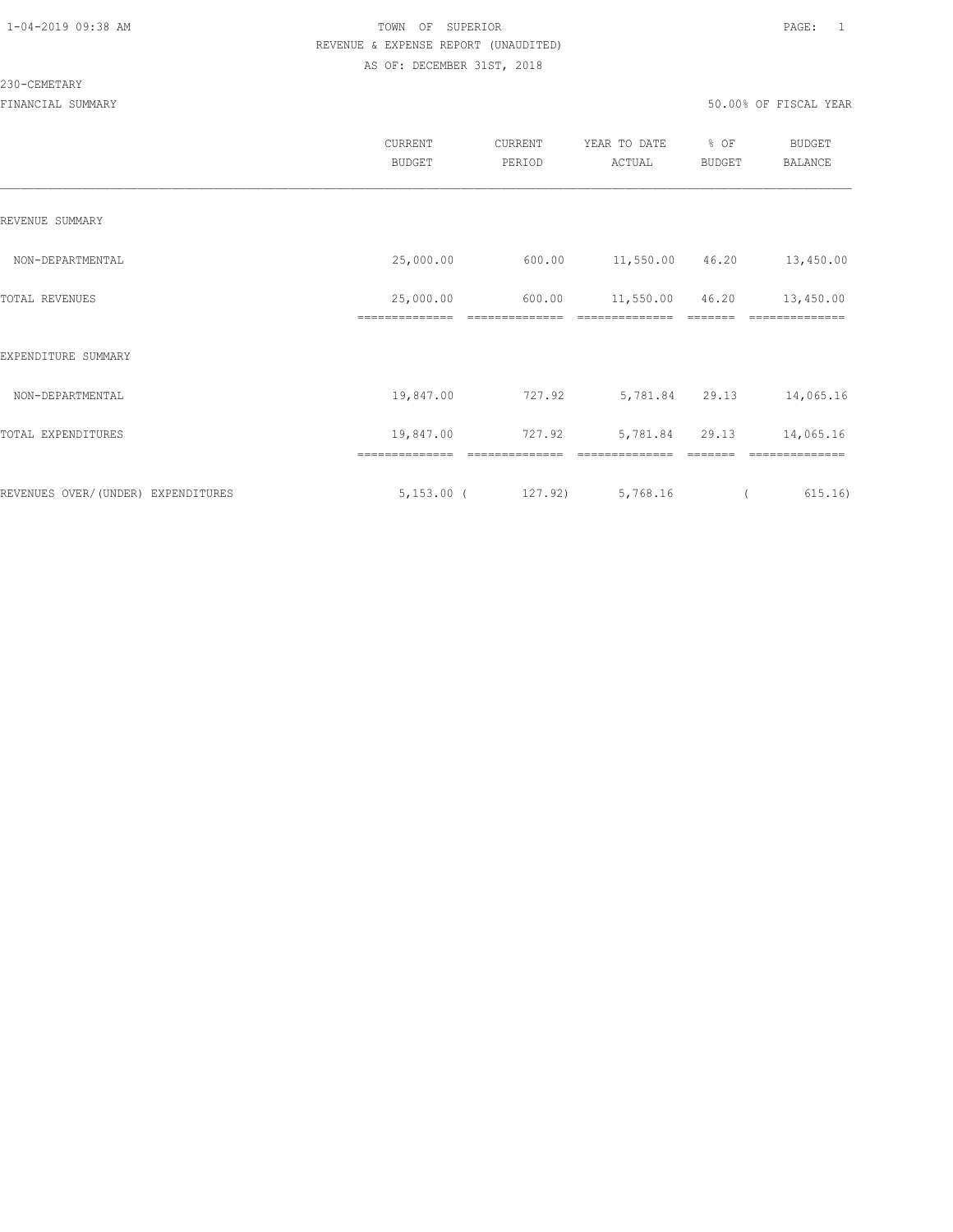# 300-HIGHWAY USERS REVENUE

|                                     | CURRENT<br><b>BUDGET</b>     | CURRENT<br>PERIOD          | YEAR TO DATE<br>ACTUAL     | % OF<br><b>BUDGET</b> | <b>BUDGET</b><br><b>BALANCE</b> |
|-------------------------------------|------------------------------|----------------------------|----------------------------|-----------------------|---------------------------------|
| REVENUE SUMMARY                     |                              |                            |                            |                       |                                 |
| NON-DEPARTMENTAL                    | 468,178.00                   | 19,739.02 120,874.38 25.82 |                            |                       | 347,303.62                      |
| TOTAL REVENUES                      | 468,178.00<br>============== | 19,739.02                  | 120,874.38 25.82           |                       | 347,303.62                      |
| EXPENDITURE SUMMARY                 |                              |                            |                            |                       |                                 |
| NON-DEPARTMENTAL                    | 406,033.00                   |                            | 12,874.42 174,720.43 43.03 |                       | 231, 312.57                     |
| TOTAL EXPENDITURES                  | 406,033.00                   | 12,874.42 174,720.43 43.03 |                            |                       | 231, 312.57                     |
|                                     |                              |                            |                            |                       |                                 |
| REVENUES OVER/ (UNDER) EXPENDITURES | 62,145.00                    | $6,864.60$ ( $53,846.05$ ) |                            |                       | 115,991.05                      |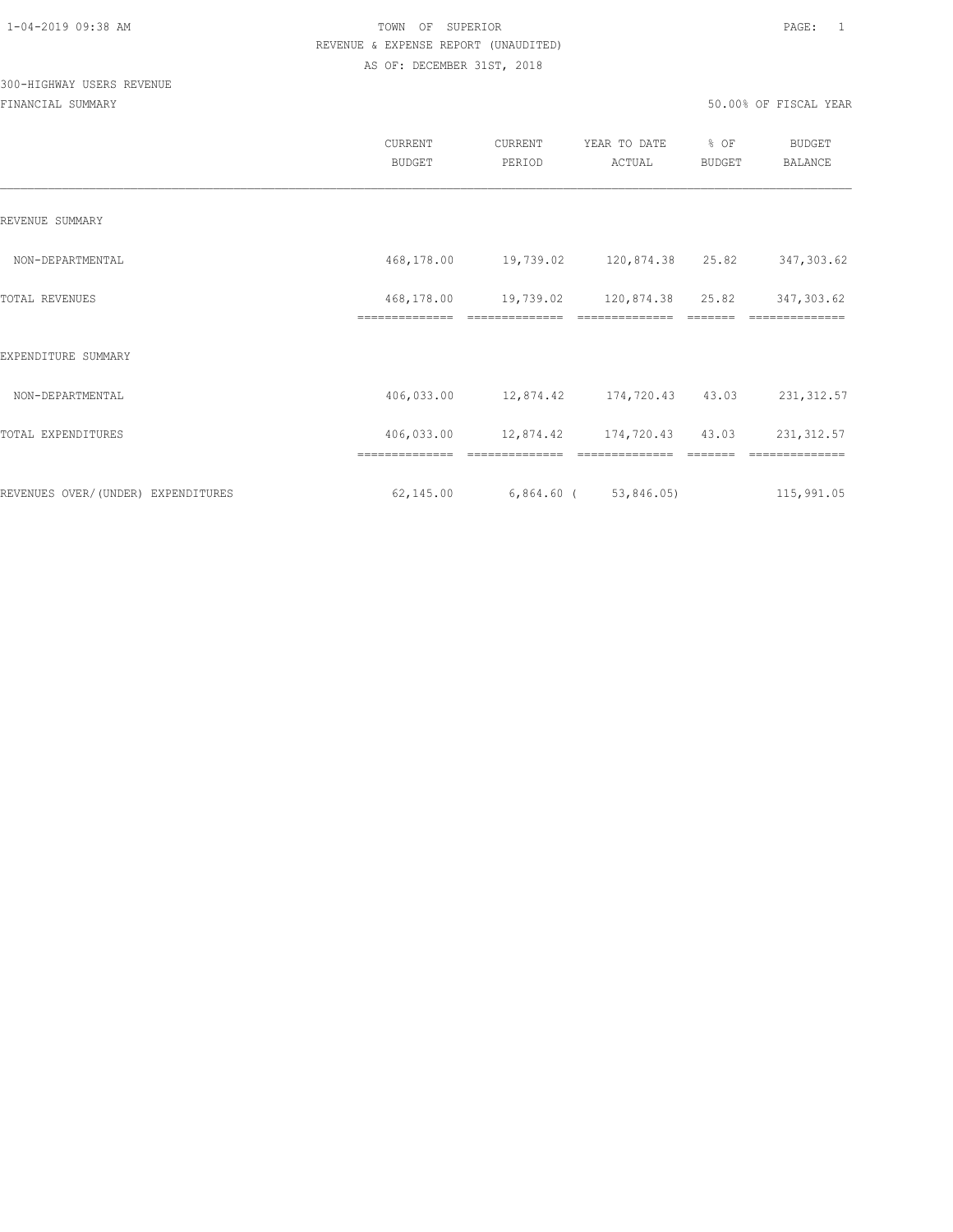#### 310-EXCISE TAX

|                                    | CURRENT<br><b>BUDGET</b>                 | CURRENT<br>PERIOD                       | YEAR TO DATE<br>ACTUAL | % OF<br><b>BUDGET</b> | <b>BUDGET</b><br>BALANCE     |
|------------------------------------|------------------------------------------|-----------------------------------------|------------------------|-----------------------|------------------------------|
| REVENUE SUMMARY                    |                                          |                                         |                        |                       |                              |
| NON-DEPARTMENTAL                   | 415,771.00                               | 11,034.06                               | 55,903.28 13.45        |                       | 359,867.72                   |
| TOTAL REVENUES                     | 415,771.00<br>==============             | 11,034.06                               | 55,903.28              | 13.45                 | 359,867.72                   |
| EXPENDITURE SUMMARY                |                                          |                                         |                        |                       |                              |
| NON-DEPARTMENTAL                   | 477,917.00                               | 7,602.59                                | 69,728.94 14.59        |                       | 408,188.06                   |
| TOTAL EXPENDITURES                 | 477,917.00                               | 7,602.59                                | 69,728.94 14.59        |                       | 408,188.06                   |
| REVENUES OVER/(UNDER) EXPENDITURES | ==============<br>62,146.00)<br>$\left($ | ==============<br>3,431.47 ( 13,825.66) | ==============         | $\overline{a}$        | ==============<br>48,320.34) |
|                                    |                                          |                                         |                        |                       |                              |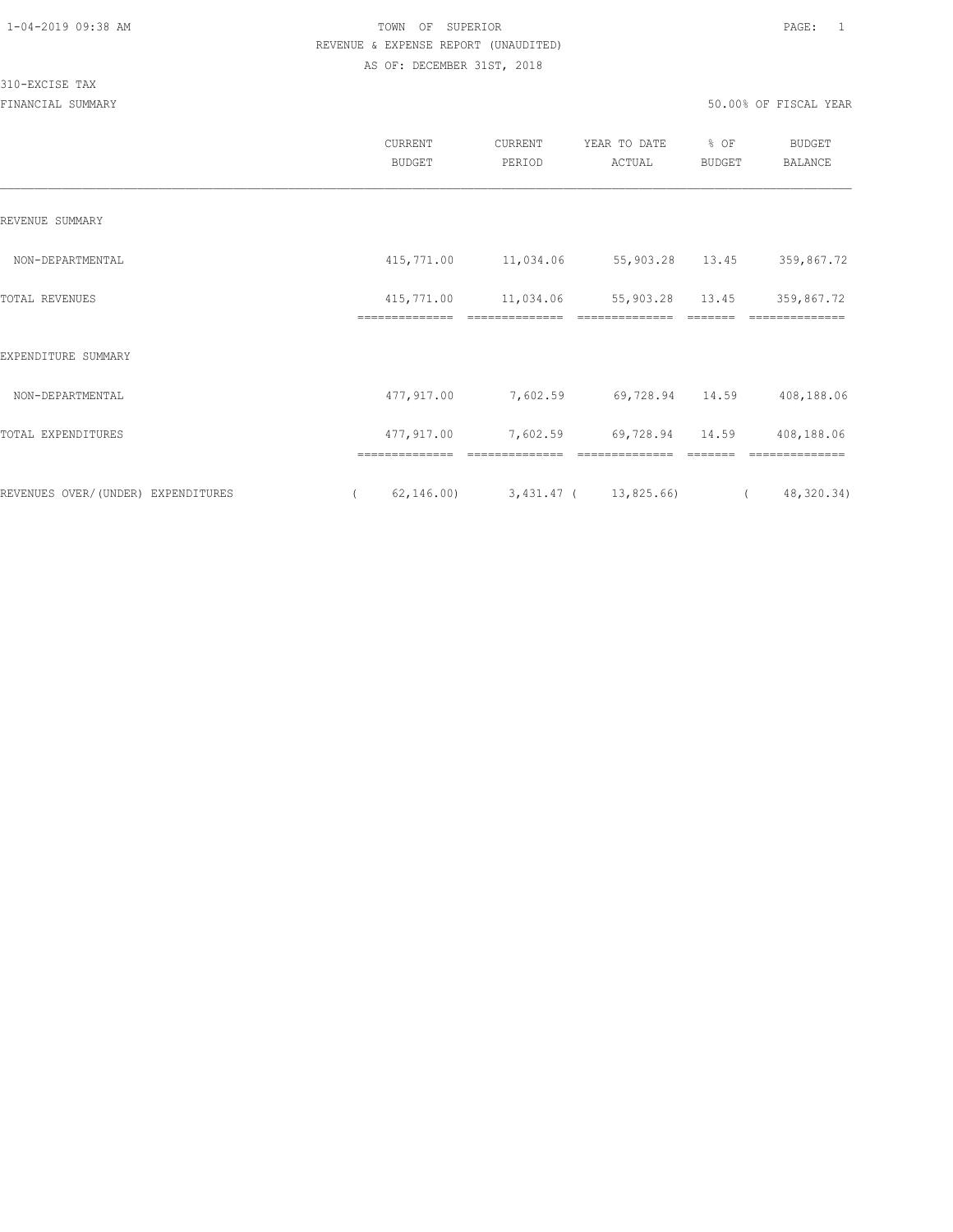|                     | CURRENT<br>BUDGET                  | CURRENT<br>PERIOD               | YEAR TO DATE<br>ACTUAL           | % OF<br>BUDGET      | BUDGET<br>BALANCE                 |
|---------------------|------------------------------------|---------------------------------|----------------------------------|---------------------|-----------------------------------|
| REVENUE SUMMARY     |                                    |                                 |                                  |                     |                                   |
|                     | ______________<br>________________ | ______________<br>------------- | ______________<br>-------------  | --------<br>======  | ______________<br>_______________ |
| EXPENDITURE SUMMARY |                                    |                                 |                                  |                     |                                   |
|                     | ==============                     | $2222222222222222$              | ______________<br>-------------- | --------<br>------- | ______________<br>--------------- |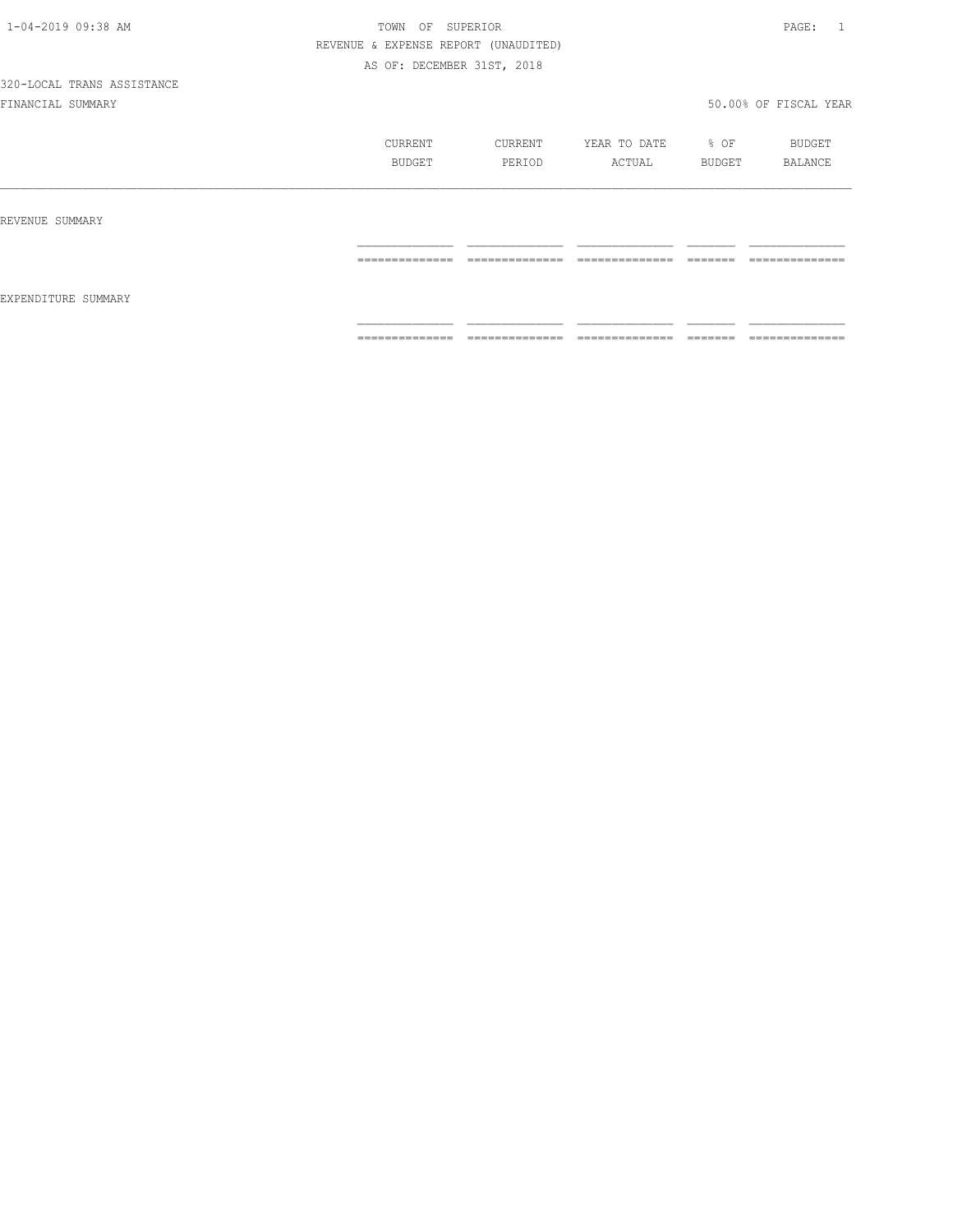400-GADA BOND

|                     | CURRENT        | CURRENT        | YEAR TO DATE    | % OF     | BUDGET          |
|---------------------|----------------|----------------|-----------------|----------|-----------------|
|                     | BUDGET         | PERIOD         | ACTUAL          | BUDGET   | BALANCE         |
| REVENUE SUMMARY     |                |                |                 |          |                 |
| EXPENDITURE SUMMARY | -------------- | -------------- | --------------- | -------  | --------------  |
|                     | .              | .              | .               | ________ | _______________ |
|                     | ============== | ============== | ==============  | =======  | ==============  |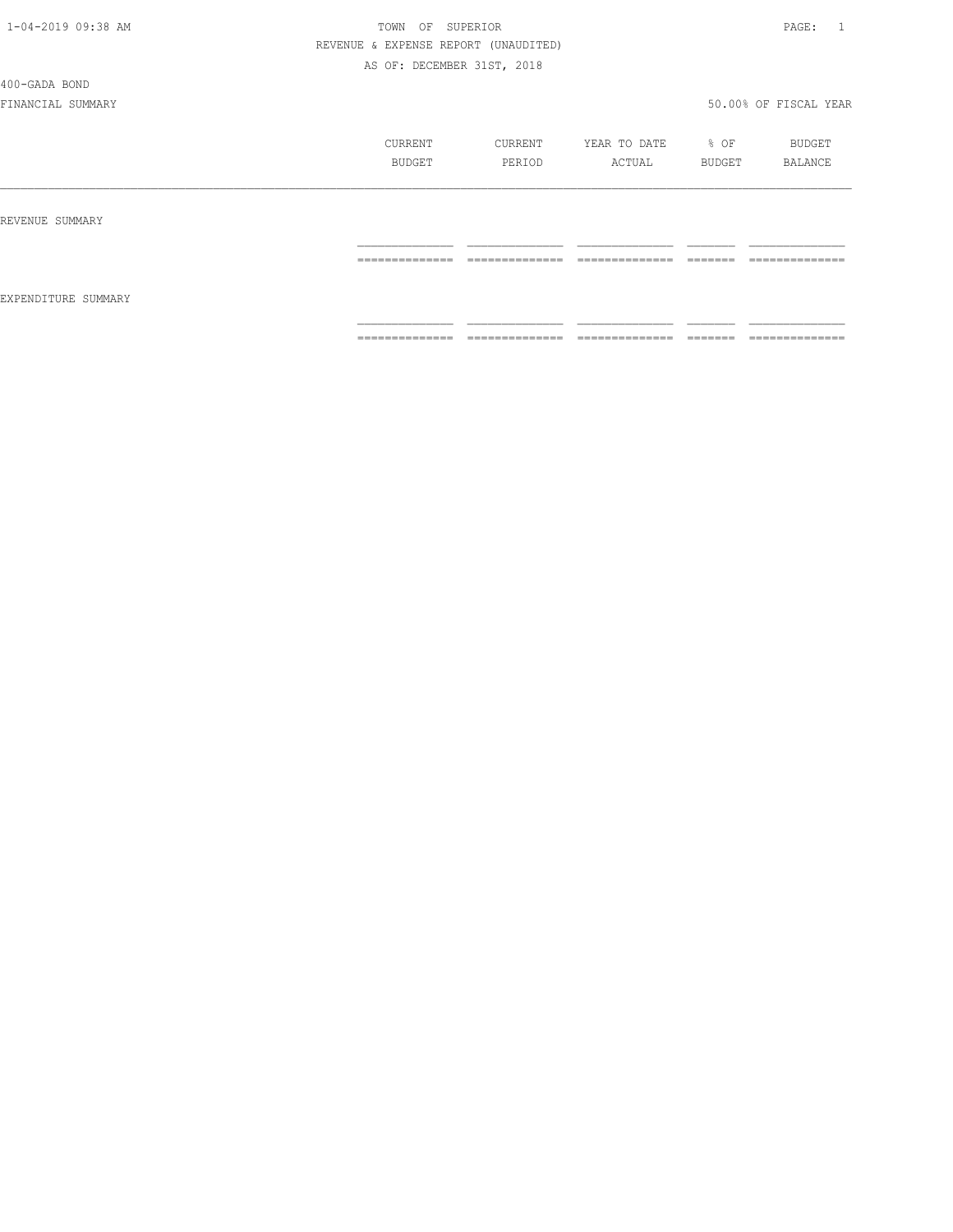410-MPC BOND

|                     | CURRENT<br>BUDGET   | CURRENT<br>PERIOD               | YEAR TO DATE<br>ACTUAL | % OF<br>BUDGET     | BUDGET<br>BALANCE              |
|---------------------|---------------------|---------------------------------|------------------------|--------------------|--------------------------------|
| REVENUE SUMMARY     |                     |                                 |                        |                    |                                |
|                     | ______________<br>. | ______________<br>------------- | ______________<br>.    | --------<br>______ | ______________<br>------------ |
| EXPENDITURE SUMMARY |                     |                                 |                        |                    |                                |
|                     | ==============      | ==============                  | ==============         | =======            | ==============                 |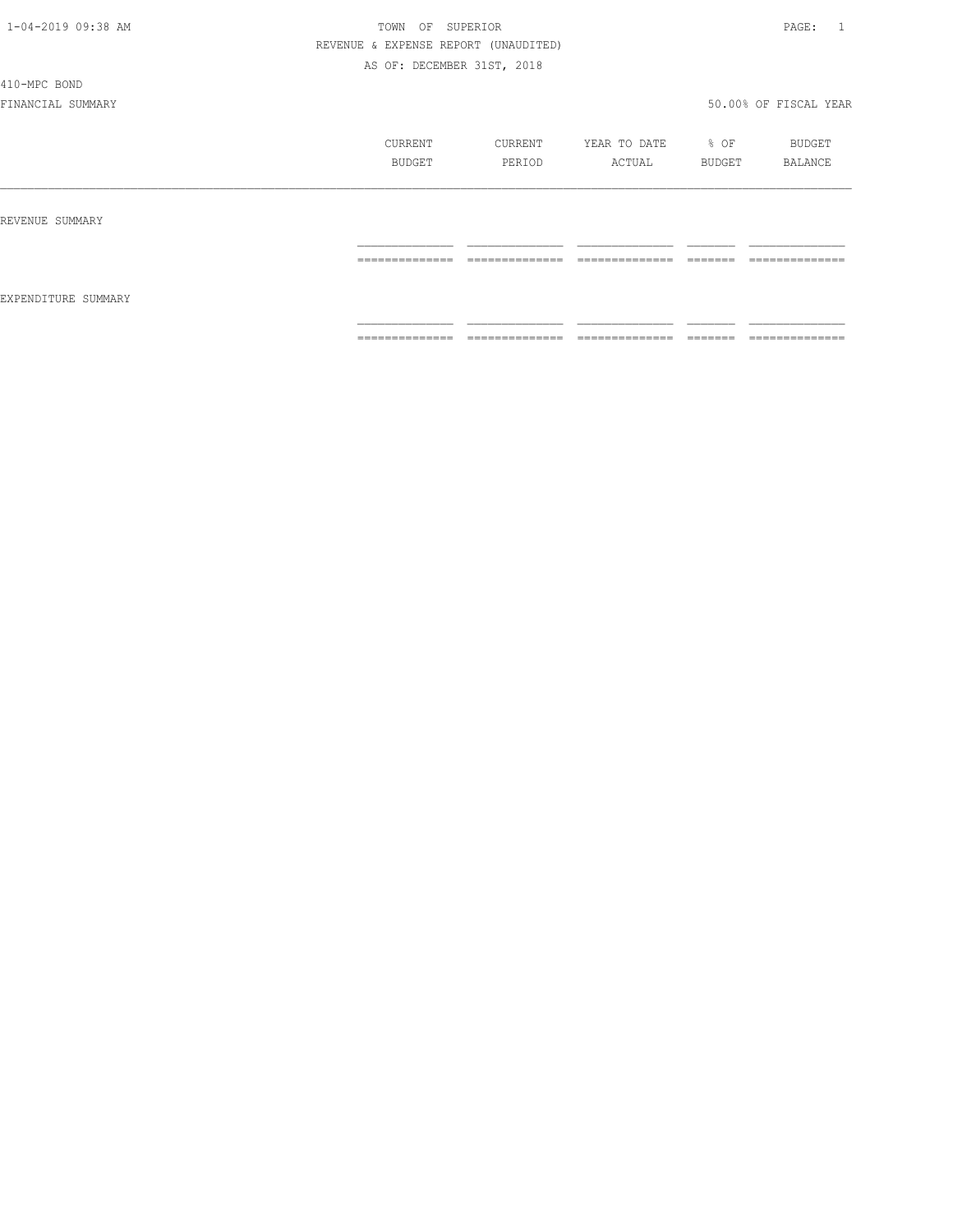#### 500-GRANTS

|                                    | <b>CURRENT</b><br>BUDGET                            | CURRENT<br>PERIOD | YEAR TO DATE<br>ACTUAL       | % OF<br><b>BUDGET</b> | <b>BUDGET</b><br><b>BALANCE</b>  |
|------------------------------------|-----------------------------------------------------|-------------------|------------------------------|-----------------------|----------------------------------|
| REVENUE SUMMARY                    |                                                     |                   |                              |                       |                                  |
| NON-DEPARTMENTAL                   | 2,488,440.00                                        | 0.00              | 0.00                         | 0.00                  | 2,488,440.00                     |
| FIRE GRANTS                        | 0.00                                                | 0.00              | 3,700.00                     | $0.00$ (              | 3,700.00)                        |
| RECREATION GRANTS                  | 7,500.00                                            | 0.00              | 35,857.00                    |                       | 478.09 (28,357.00)               |
| AIRPORT GRANTS                     | 0.00                                                | 0.00              | 16,670.85                    |                       | $0.00$ ( 16,670.85)              |
| FIRE TRUCK RESTORATION             | 0.00                                                | 0.00              | 2,501.00                     | 0.00(                 | 2, 501.00                        |
| <b>TOTAL REVENUES</b>              | 2,495,940.00<br>___________________________________ | 0.00              | 58,728.85<br>--------------- | 2.35<br>_______       | 2, 437, 211.15<br>============== |
| EXPENDITURE SUMMARY                |                                                     |                   |                              |                       |                                  |
| NON-DEPARTMENTAL                   | 2,488,440.00                                        | 0.00              | 0.00                         | 0.00                  | 2,488,440.00                     |
| RECREATION GRANTS                  | 7,500.00                                            | 0.00              | 36,507.00                    |                       | 486.76 (29,007.00)               |
| RESOLUTION COPPER GIVING           | 0.00                                                | 1,629.88          | 3,879.97                     |                       | $0.00$ ( 3,879.97)               |
| AIRPORT GRANTS                     | 0.00                                                | 25.54             | 21,866.79                    |                       | $0.00$ ( 21,866.79)              |
| ECONOMIC DEVELOPMENT               | 0.00                                                | 0.00              | 15,194.20                    | $0.00$ (              | 15,194.20)                       |
| TOTAL EXPENDITURES                 | 2,495,940.00                                        | 1,655.42          | 77,447.96                    | 3.10                  | 2,418,492.04<br>==============   |
| REVENUES OVER/(UNDER) EXPENDITURES | $0.00$ (                                            |                   | $1,655.42$ ( $18,719.11$ )   |                       | 18,719.11                        |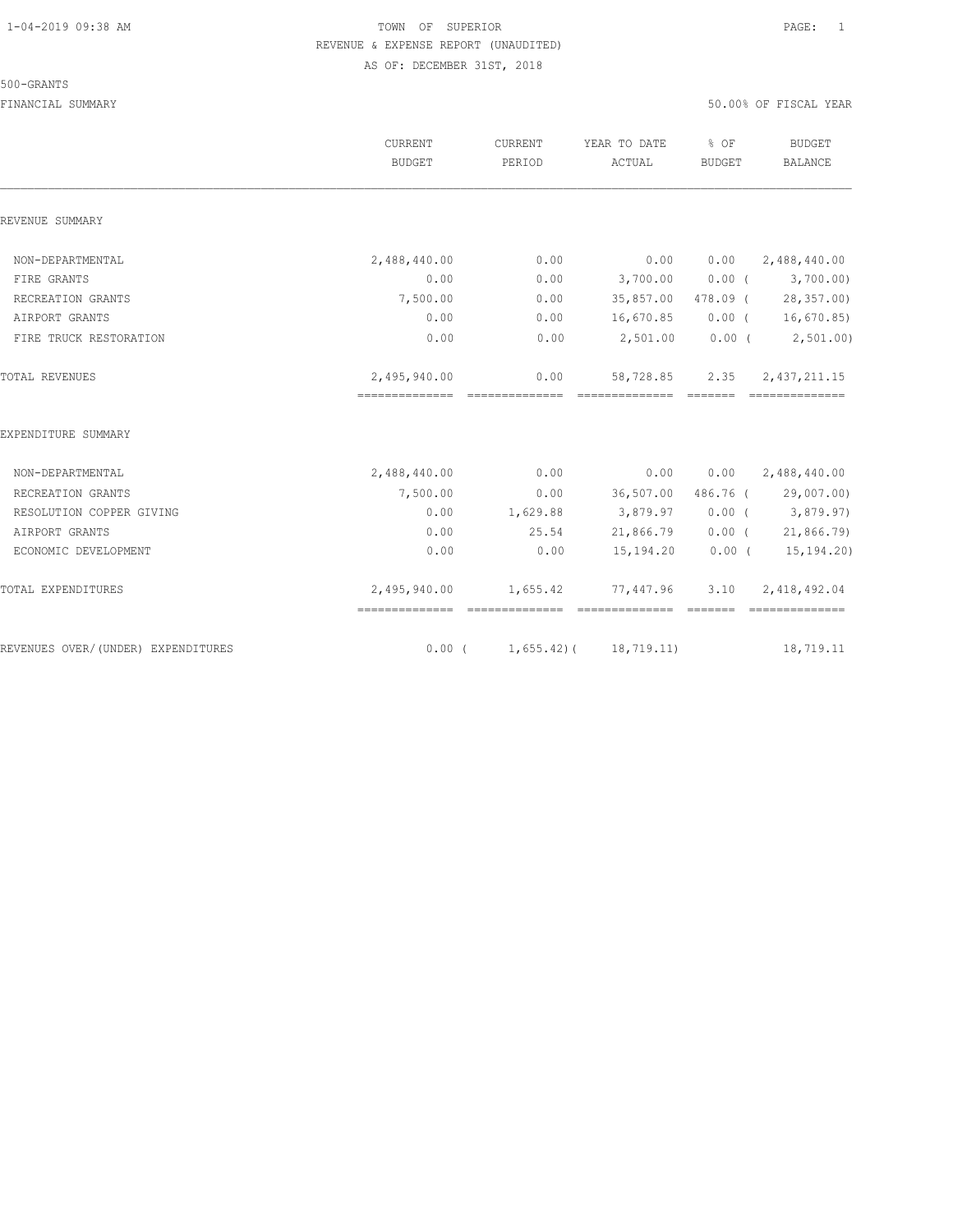|                                                    | CURRENT<br><b>BUDGET</b> | <b>CURRENT</b><br>PERIOD | YEAR TO DATE<br>ACTUAL                | % OF<br><b>BUDGET</b> | <b>BUDGET</b><br><b>BALANCE</b> |
|----------------------------------------------------|--------------------------|--------------------------|---------------------------------------|-----------------------|---------------------------------|
| REVENUE SUMMARY                                    |                          |                          |                                       |                       |                                 |
| RC EMERGENCY SERV-FIRE                             | 0.00                     | 0.00                     | 64,500.00                             | $0.00$ (              | 64,500.00)                      |
| RC EMERGENCY SERV-POLICE                           | 200,000.00               | 0.00                     | 35,500.00                             | 17.75                 | 164,500.00                      |
| TOTAL REVENUES                                     | 200,000.00               | 0.00                     | 100,000.00                            | 50.00                 | 100,000.00                      |
| EXPENDITURE SUMMARY                                | ==============           |                          |                                       |                       |                                 |
|                                                    |                          |                          |                                       |                       |                                 |
| RC EMERGENCY SERV-FIRE<br>RC EMERGENCY SERV-POLICE | 164,500.00<br>35,500.00  | 502.61                   | 1,834.74 68,098.24 41.40<br>21,743.33 | 61.25                 | 96,401.76<br>13,756.67          |
|                                                    |                          |                          |                                       |                       |                                 |
| TOTAL EXPENDITURES                                 | 200,000.00               | 2,337.35                 | 89,841.57                             | 44.92                 | 110,158.43                      |
|                                                    |                          |                          |                                       |                       |                                 |
| REVENUES OVER/(UNDER) EXPENDITURES                 | $0.00$ (                 | 2,337.35)                | 10,158.43                             | $\sqrt{2}$            | 10, 158.43                      |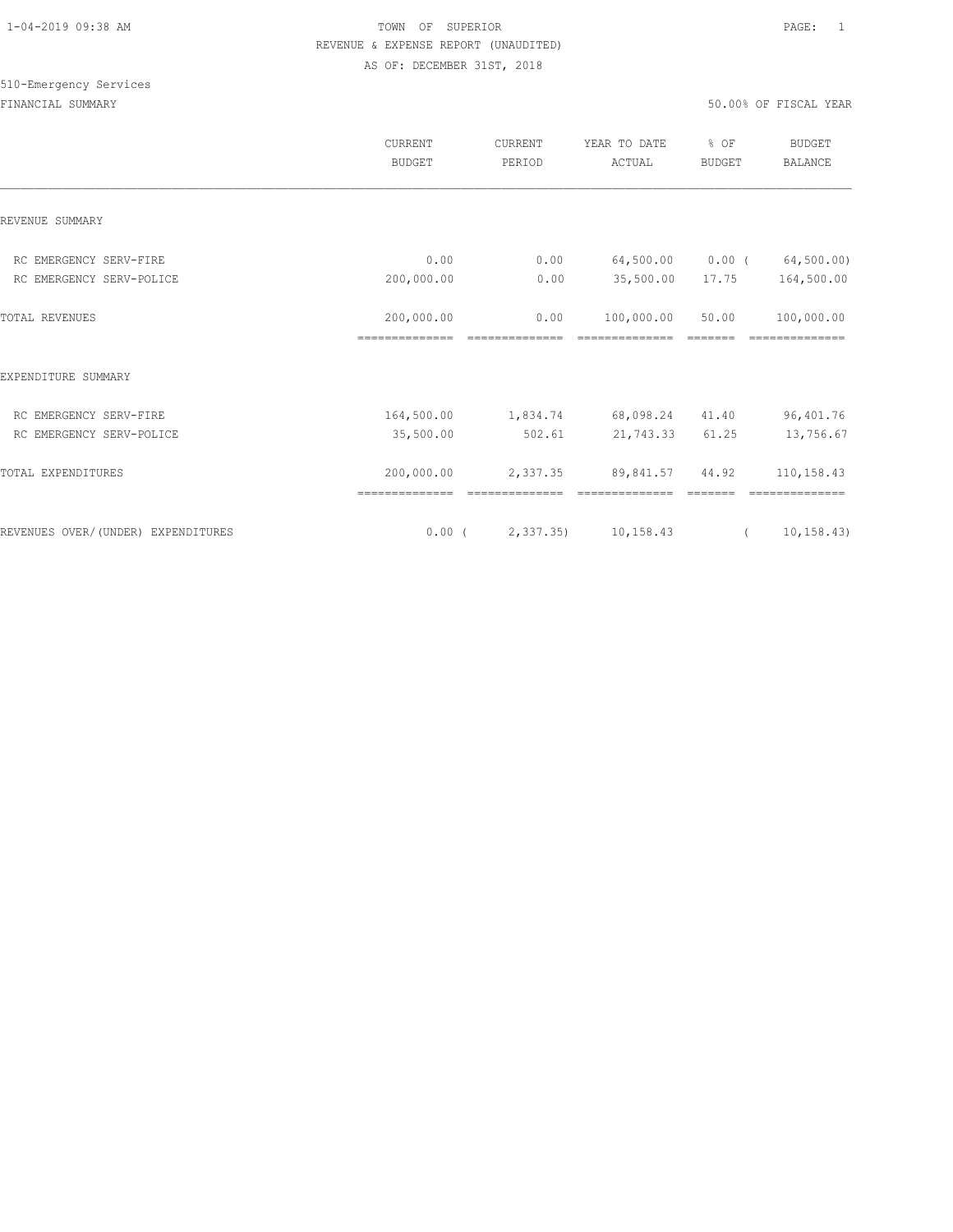# 800-FIRE DEPT PENSION

|                     | CURRENT<br>BUDGET | CURRENT<br>PERIOD  | YEAR TO DATE<br>ACTUAL                                                                                                                                                                                                                                                                                                                                                                                                                                                                       | % OF<br>BUDGET                                                                                                                                                                                                                                                                                                                                                                                                                                         | BUDGET<br>BALANCE                  |
|---------------------|-------------------|--------------------|----------------------------------------------------------------------------------------------------------------------------------------------------------------------------------------------------------------------------------------------------------------------------------------------------------------------------------------------------------------------------------------------------------------------------------------------------------------------------------------------|--------------------------------------------------------------------------------------------------------------------------------------------------------------------------------------------------------------------------------------------------------------------------------------------------------------------------------------------------------------------------------------------------------------------------------------------------------|------------------------------------|
| REVENUE SUMMARY     |                   |                    |                                                                                                                                                                                                                                                                                                                                                                                                                                                                                              |                                                                                                                                                                                                                                                                                                                                                                                                                                                        |                                    |
| EXPENDITURE SUMMARY | ==============    | ==============     | $\begin{array}{c} \multicolumn{2}{c} {\textbf{1}} & \multicolumn{2}{c} {\textbf{2}} & \multicolumn{2}{c} {\textbf{3}} & \multicolumn{2}{c} {\textbf{4}} \\ \multicolumn{2}{c} {\textbf{2}} & \multicolumn{2}{c} {\textbf{3}} & \multicolumn{2}{c} {\textbf{4}} & \multicolumn{2}{c} {\textbf{5}} & \multicolumn{2}{c} {\textbf{6}} \\ \multicolumn{2}{c} {\textbf{4}} & \multicolumn{2}{c} {\textbf{5}} & \multicolumn{2}{c} {\textbf{6}} & \multicolumn{2}{c} {\textbf{6}} & \multicolumn{$ | $\begin{tabular}{ll} \multicolumn{2}{c}{\textbf{2.5}} & \multicolumn{2}{c}{\textbf{2.5}} & \multicolumn{2}{c}{\textbf{2.5}} \\ \multicolumn{2}{c}{\textbf{2.5}} & \multicolumn{2}{c}{\textbf{2.5}} & \multicolumn{2}{c}{\textbf{2.5}} \\ \multicolumn{2}{c}{\textbf{3.5}} & \multicolumn{2}{c}{\textbf{4.5}} & \multicolumn{2}{c}{\textbf{5.5}} \\ \multicolumn{2}{c}{\textbf{5.5}} & \multicolumn{2}{c}{\textbf{6.5}} & \multicolumn{2}{c}{\textbf{7$ | ______________<br>________________ |
|                     | ==============    | $2222222222222222$ | $\begin{array}{c} \multicolumn{2}{c} {\textbf{1}} & \multicolumn{2}{c} {\textbf{2}} & \multicolumn{2}{c} {\textbf{3}} & \multicolumn{2}{c} {\textbf{4}} \\ \multicolumn{2}{c} {\textbf{2}} & \multicolumn{2}{c} {\textbf{3}} & \multicolumn{2}{c} {\textbf{4}} & \multicolumn{2}{c} {\textbf{5}} & \multicolumn{2}{c} {\textbf{6}} \\ \multicolumn{2}{c} {\textbf{4}} & \multicolumn{2}{c} {\textbf{5}} & \multicolumn{2}{c} {\textbf{6}} & \multicolumn{2}{c} {\textbf{6}} & \multicolumn{$ | $\begin{tabular}{ll} \multicolumn{2}{c}{\textbf{2.5}} & \multicolumn{2}{c}{\textbf{2.5}} & \multicolumn{2}{c}{\textbf{2.5}} \\ \multicolumn{2}{c}{\textbf{2.5}} & \multicolumn{2}{c}{\textbf{2.5}} & \multicolumn{2}{c}{\textbf{2.5}} \\ \multicolumn{2}{c}{\textbf{3.5}} & \multicolumn{2}{c}{\textbf{4.5}} & \multicolumn{2}{c}{\textbf{5.5}} \\ \multicolumn{2}{c}{\textbf{5.5}} & \multicolumn{2}{c}{\textbf{6.5}} & \multicolumn{2}{c}{\textbf{7$ | ==============                     |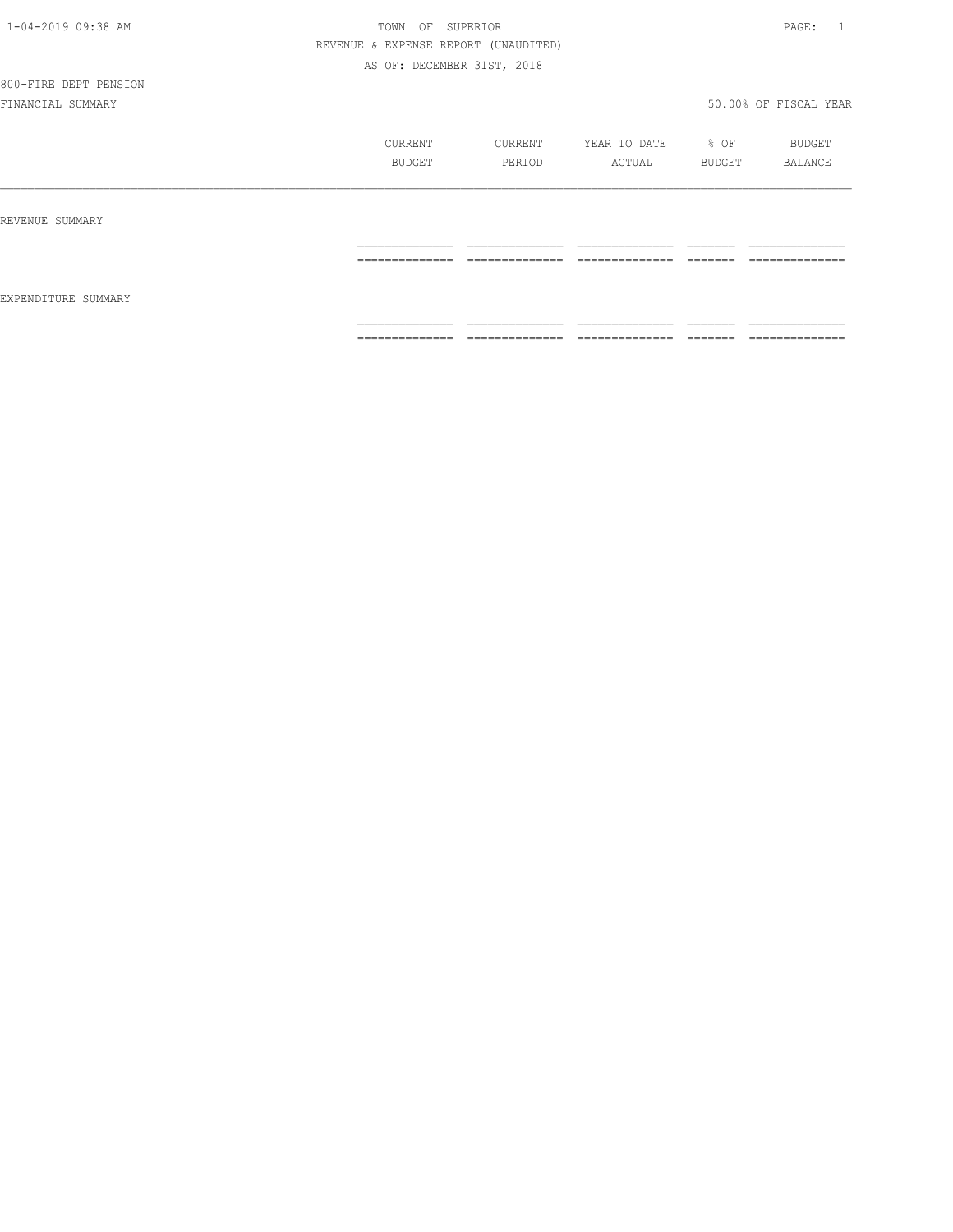810-LGIP

|                     | CURRENT<br>BUDGET | CURRENT<br>PERIOD   | YEAR TO DATE<br>ACTUAL | % OF<br>BUDGET     | BUDGET<br>BALANCE              |
|---------------------|-------------------|---------------------|------------------------|--------------------|--------------------------------|
| REVENUE SUMMARY     |                   |                     |                        |                    |                                |
|                     | ==============    | ______________<br>. | ______________<br>.    | --------<br>====== | ______________<br>------------ |
| EXPENDITURE SUMMARY | ==============    | ==============      | ==============         | --------<br>______ | ==============                 |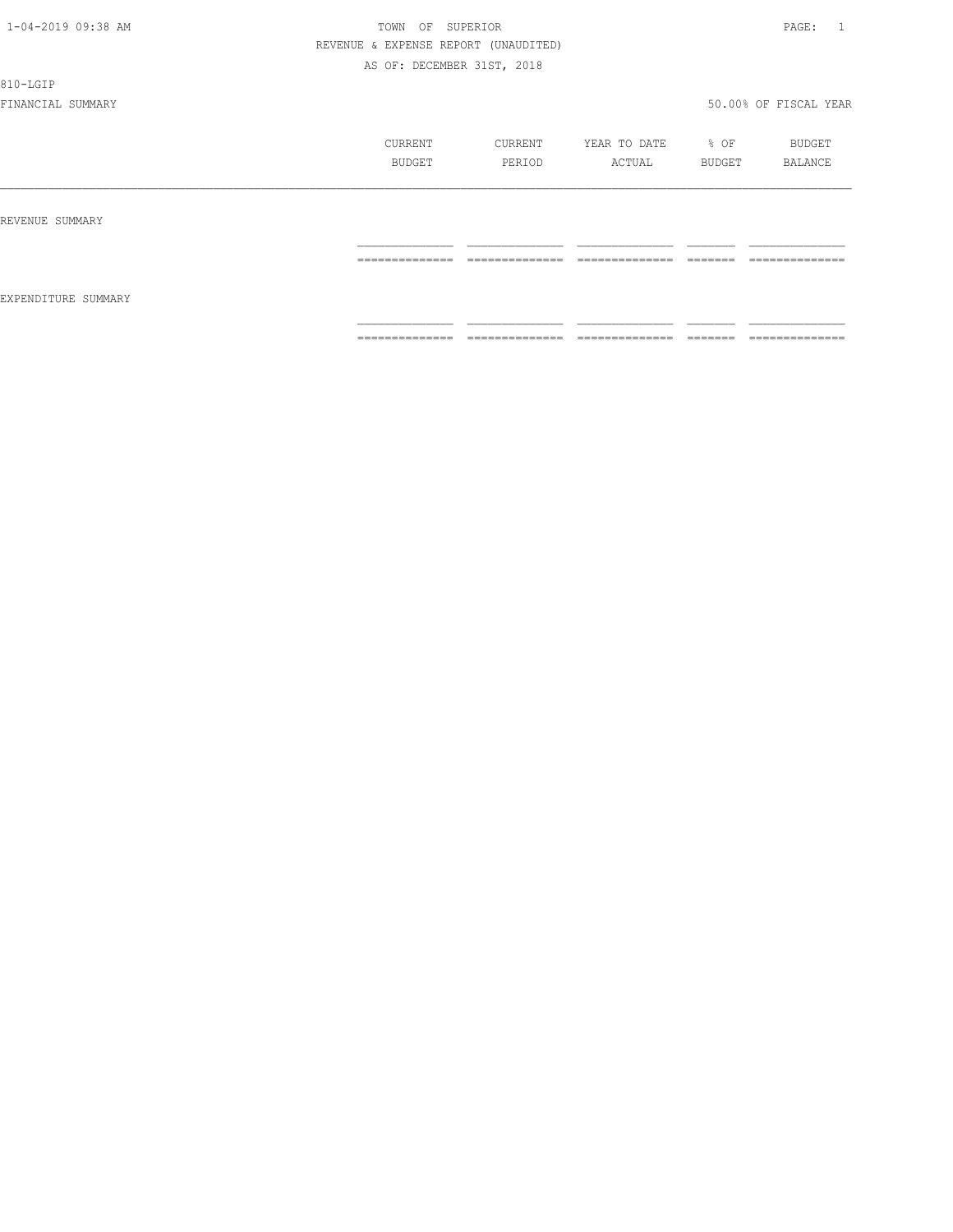#### 820-EXPLORERS

|                     | CURRENT<br>BUDGET                                                                                                                                                                                                                                                                                                                                                                                                                                                                            | CURRENT<br>PERIOD   | YEAR TO DATE<br>ACTUAL           | % OF<br>BUDGET       | BUDGET<br>BALANCE   |
|---------------------|----------------------------------------------------------------------------------------------------------------------------------------------------------------------------------------------------------------------------------------------------------------------------------------------------------------------------------------------------------------------------------------------------------------------------------------------------------------------------------------------|---------------------|----------------------------------|----------------------|---------------------|
| REVENUE SUMMARY     |                                                                                                                                                                                                                                                                                                                                                                                                                                                                                              |                     |                                  |                      |                     |
| EXPENDITURE SUMMARY | $\begin{array}{c} \multicolumn{2}{c} {\textbf{1}} & \multicolumn{2}{c} {\textbf{2}} & \multicolumn{2}{c} {\textbf{3}} & \multicolumn{2}{c} {\textbf{4}} \\ \multicolumn{2}{c} {\textbf{2}} & \multicolumn{2}{c} {\textbf{3}} & \multicolumn{2}{c} {\textbf{4}} & \multicolumn{2}{c} {\textbf{5}} & \multicolumn{2}{c} {\textbf{6}} \\ \multicolumn{2}{c} {\textbf{4}} & \multicolumn{2}{c} {\textbf{5}} & \multicolumn{2}{c} {\textbf{6}} & \multicolumn{2}{c} {\textbf{6}} & \multicolumn{$ | ______________<br>. | --------------<br>______________ | --------<br>________ | --------------<br>. |
|                     | ==============                                                                                                                                                                                                                                                                                                                                                                                                                                                                               | $2222222222222222$  | ==============                   | --------<br>-------  | ==============      |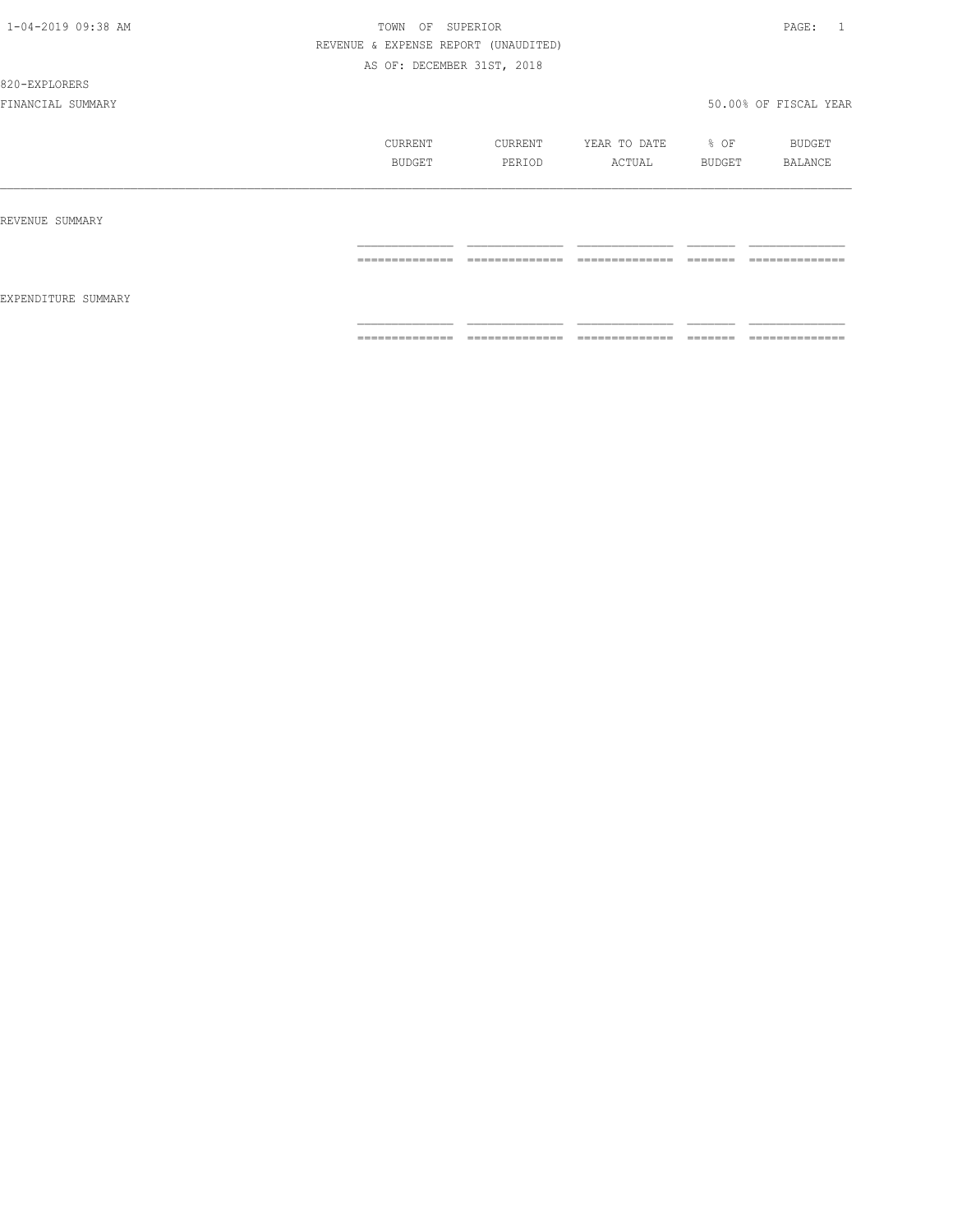|                                    | CURRENT<br><b>BUDGET</b>   | CURRENT<br>PERIOD          | YEAR TO DATE<br>ACTUAL                           | % OF<br><b>BUDGET</b> | <b>BUDGET</b><br>BALANCE    |
|------------------------------------|----------------------------|----------------------------|--------------------------------------------------|-----------------------|-----------------------------|
| REVENUE SUMMARY                    |                            |                            |                                                  |                       |                             |
| NON-DEPARTMENTAL                   | 0.00                       | 1,059.38                   | $4,389.13$ 0.00 ( $4,389.13$ )                   |                       |                             |
| TOTAL REVENUES                     | 0.00<br>==============     | 1,059.38<br>============== | $4,389.13$ 0.00 ( $4,389.13$ )<br>============== |                       | ===========                 |
| EXPENDITURE SUMMARY                |                            |                            |                                                  |                       |                             |
| NON-DEPARTMENTAL                   | 0.00                       | 1,900.00                   | $2,900.00$ 0.00 ( 2,900.00)                      |                       |                             |
| TOTAL EXPENDITURES                 | 0.00                       | 1,900.00                   | 2,900.00                                         |                       | $0.00$ ( $2,900.00$ )       |
| REVENUES OVER/(UNDER) EXPENDITURES | ==============<br>$0.00$ ( | ==============<br>840.62)  | ==============<br>1,489.13                       | $\overline{a}$        | ==============<br>1,489.13) |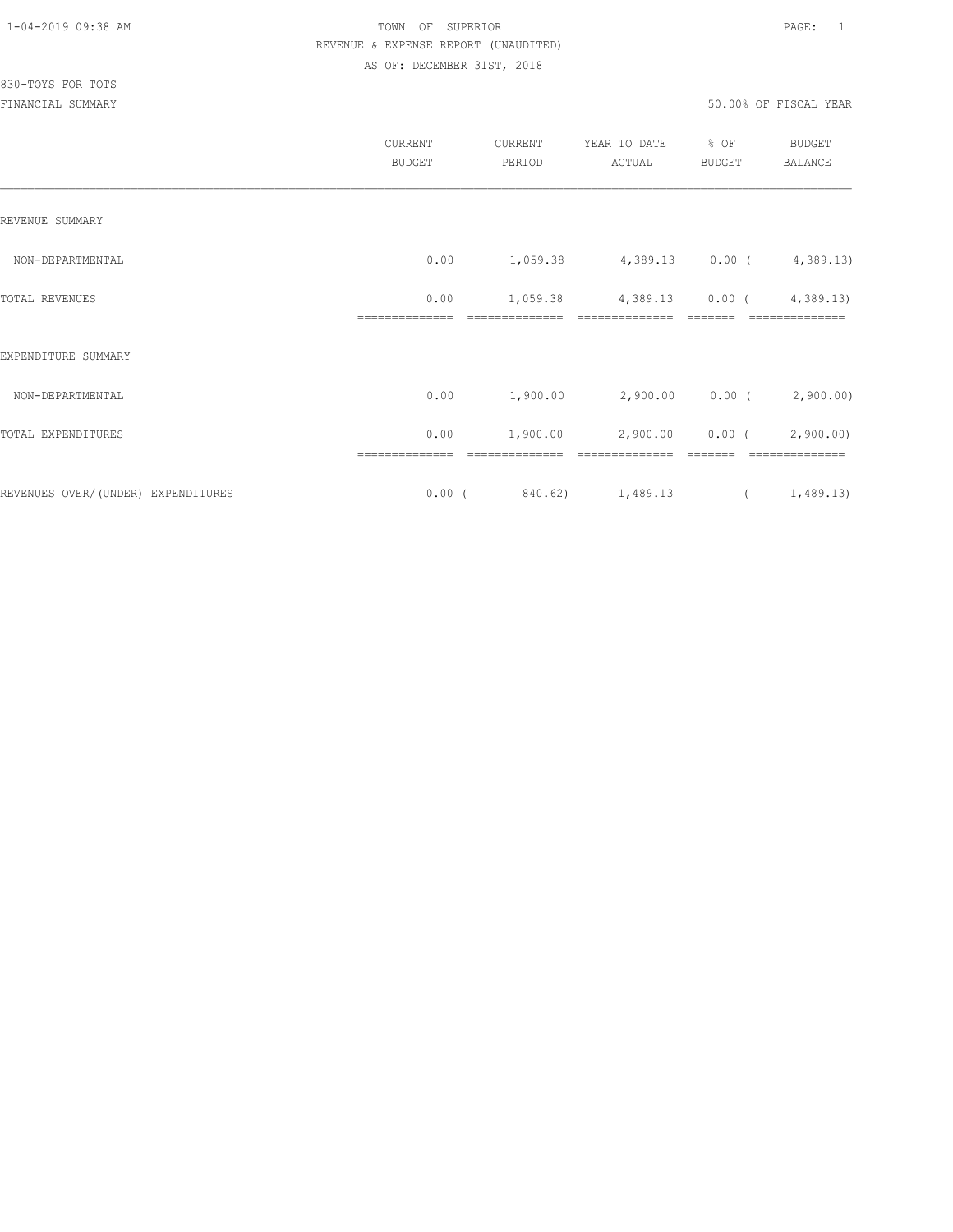840-GENERAL FIXED ASSETS

|                     | CURRENT<br>BUDGET | CURRENT<br>PERIOD | YEAR TO DATE<br>ACTUAL | % OF<br>BUDGET | BUDGET<br>BALANCE |
|---------------------|-------------------|-------------------|------------------------|----------------|-------------------|
| REVENUE SUMMARY     |                   |                   |                        |                |                   |
|                     | ==============    | ==============    | ==============         |                | --------------    |
| EXPENDITURE SUMMARY | --------------    | --------------    | ---------------        | -------        | --------------    |
|                     | -------------     | .                 | .                      | ======         | ------------      |